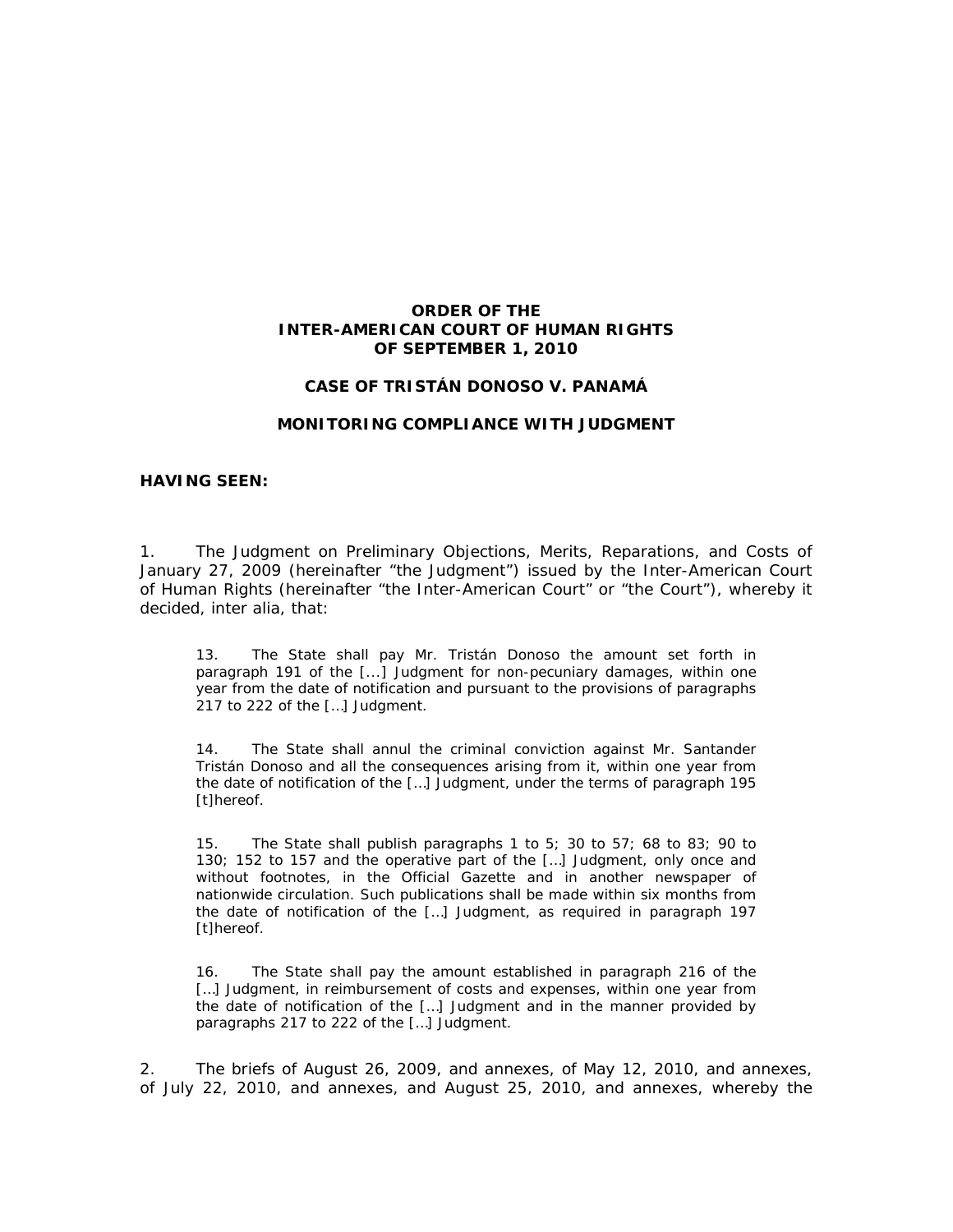Republic of Panama (hereinafter "the State" or "Panama") reported on the status of compliance with the Judgment.

3. The briefs of June 11, 2010, and annexes, and of August 10 and 26, 2010, whereby the victim's representatives (hereinafter "the representatives") submitted their observations on that reported by the State regarding compliance with the Judgment.

4. The briefs of July 28, 2010 and annex, and of August 10 and 27, 2010, whereby the Inter-American Commission on Human Rights (hereinafter "the Inter-American Commission" or "the Commission"), submitted its observations on that reported by the State with regards to compliance with the Judgment.

# **CONSIDERING THAT:**

1. It is an inherent power of the judicial functions of the Court to monitor compliance with its decisions.

2. Panama has been a State Party to the American Convention on Human Rights (hereinafter, "the American Convention" or "the Convention") since June 22, 1978, and that it recognized the obligatory jurisdiction of the Court on May 9, 1990.

3. Article 68(1) of the American Convention stipulates that "[t]he States Parties to the Convention undertake to comply with the judgment of the Court in any case to which they are parties." Therefore, the States must ensure that the rulings set out in the decisions of the Court are implemented at the domestic level.<sup>1</sup>

4. Considering Article 67 of the American Convention, which stipulates that the judgment of the Court shall be final and shall not be subject to appeal, such judgment shall be fully and promptly complied with by the State.

5. The obligation to comply with the rulings of the Court corresponds to a basic principle of law on the international responsibility of the State, supported by international jurisprudence, according to which the States must comply with their international conventional obligations in good faith *(pacta sunt servanda)* and, as previously held by the Court and pursuant to Article 27 of the Vienna Convention on the Law of Treaties of 1969, States cannot, for domestic order reasons, avoid the international responsibility which has already been established.<sup>2</sup> The conventional obligations of the States Parties bind all powers and organs of the State. $3$ 

 $\overline{\phantom{0}}$ 1 *Cf. Case of Baena Ricardo et al. v. Panama. Competence.* Judgment of November 28, 2003. Series C No. 104, para. 131; *Case of Baena Ricardo et al. v. Panama. Monitoring Compliance with Judgment.* Order of the Inter-American Court of Human Rights of May 28, 2010, Considering three; and *Case of Vargas Areco v. Paraguay. Monitoring Compliance with Judgment.* Order of the President of the Inter-American Court of Human Rights of July 20, 2010, Considering three.

<sup>2</sup> *Cf. International Responsibility for the Promulgation and Enforcement of Laws in Violation of the Convention* (Arts. 1 and 2 American Convention on Human Rights). Advisory Opinion OC-14/94 of December 9, 1994. Series A No. 14, para. 35; *Case of Baena Ricardo et al*. *Monitoring Compliance with Judgment*, *supra* note 1, Considering five; and *Case of Vargas Areco*, *supra* note 1, Considering four.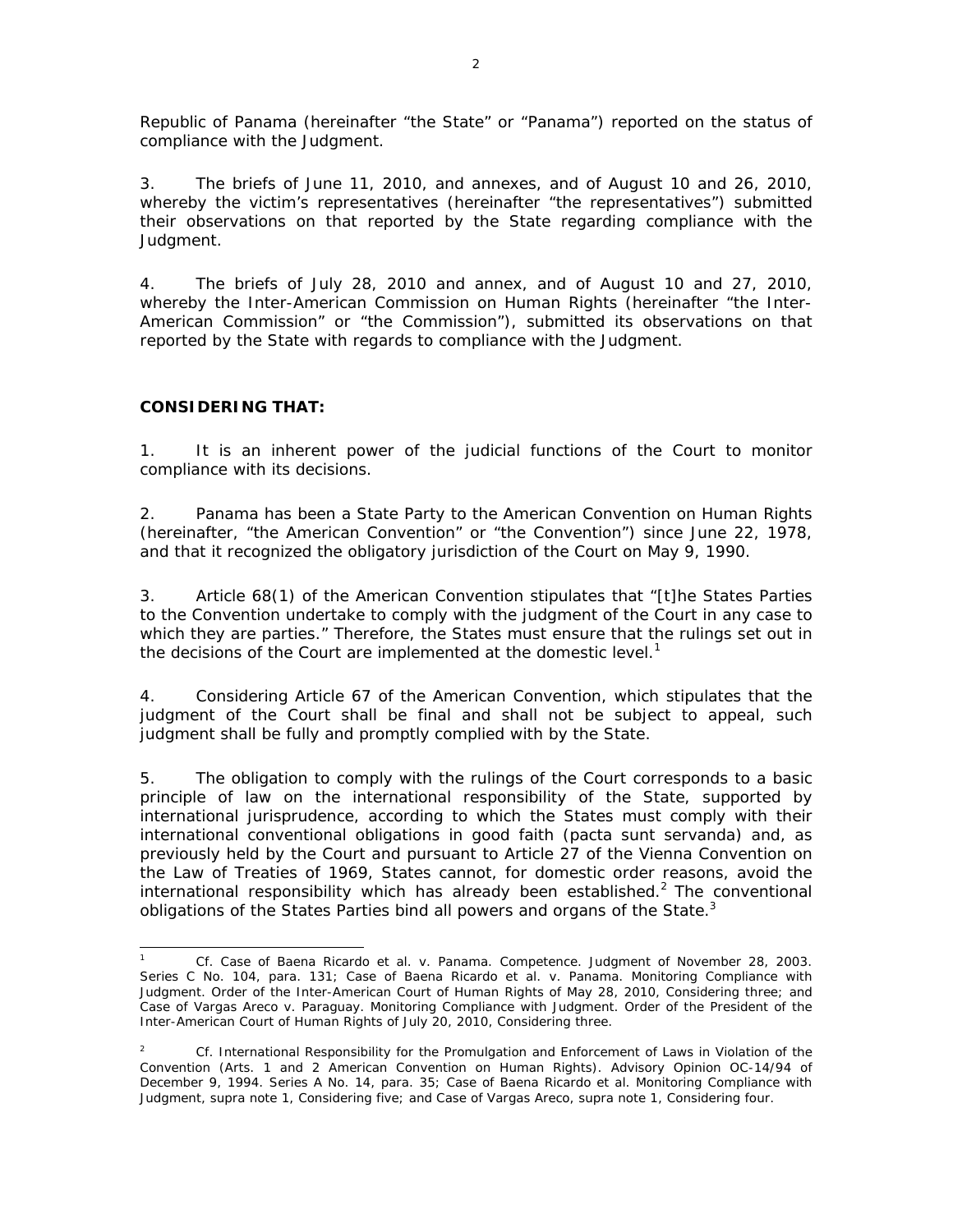6. The States Parties to the Convention must ensure compliance with its provisions and their inherent effects (*effet utile*) within their respective domestic legal systems. This principle applies not only in connection with the substantive provisions of human rights treaties (*i.e.* those dealing with provisions on protected rights) but also in connection with procedural rules, such as the ones concerning compliance with the decisions of the Court. Such obligations are intended to be interpreted and enforced in a manner such that the protected guarantee is truly practical and effective, taking into account the special nature of human rights treaties.4

> \* \* \*

8. With regards to the payments ordered for non-pecuniary damages, costs, and expenses *(operative paragraphs thirteen and sixteen of the Judgment*), Panama reported that on March 29, 2010, it paid Mr. Tristán Donoso B/. 30.000,00 (thirty thousand balboas, equivalent to thirty thousand US dollars). The state submitted a copy of the settlement agreement signed by the Secretary of Economy and Finance of Panama and Mr. Tristán Donoso.

9. The representatives confirmed that the payments "were duly made," therefore they requested the Court to establish that this reparation measure "has been complied by the State."

10. The Commission took note of the information provided by the State.

11. Based on the information provided by the parties, the Court concludes that the State has fully complied with the payments corresponding to the compensation for non-pecuniary damages and the reimbursement of costs and expenses set forth in operative paragraphs thirteen and sixteen of the Judgment.

> \* \* \*

12. In relation to the obligation to annul the criminal conviction against Mr. Tristán Donoso and all the consequences arising from it *(operative paragraph fourteen of the Judgment)*, the State reported and submitted a copy of the documents that confirm the actions taken. On May 12, 2010, through Agreement Number 240, the Full Supreme Court of Justice expressed that "the Republic of Panama, as a member of the international community, recognizes, respects, and complies with the decisions of the Inter-American Court of Human Rights," and decided to submit this Court's

 <sup>3</sup> *Cf. Case of Castillo Petruzzi et al. v. Peru. Monitoring Compliance with Judgment.* Order of the Inter-American Court of Human Rights of November 17, 1999. Series C No. 59, Considering three; *Case of Baena Ricardo et al*. *Monitoring Compliance with Judgment*, *supra* note 1, Considering five, and *Case of Vargas Areco*, *supra* note 1, Considering four.

<sup>4</sup> *Cf. Case of Ivcher Bronstein v. Peru. Competence.* Judgment of September 24, 1999. Series C No. 54, para. 37; *Case of Baena Ricardo et al*. *Monitoring Compliance with Judgment*, *supra* note 1, Considering six, and *Case of Vargas Areco*, *supra* note 1, Considering five.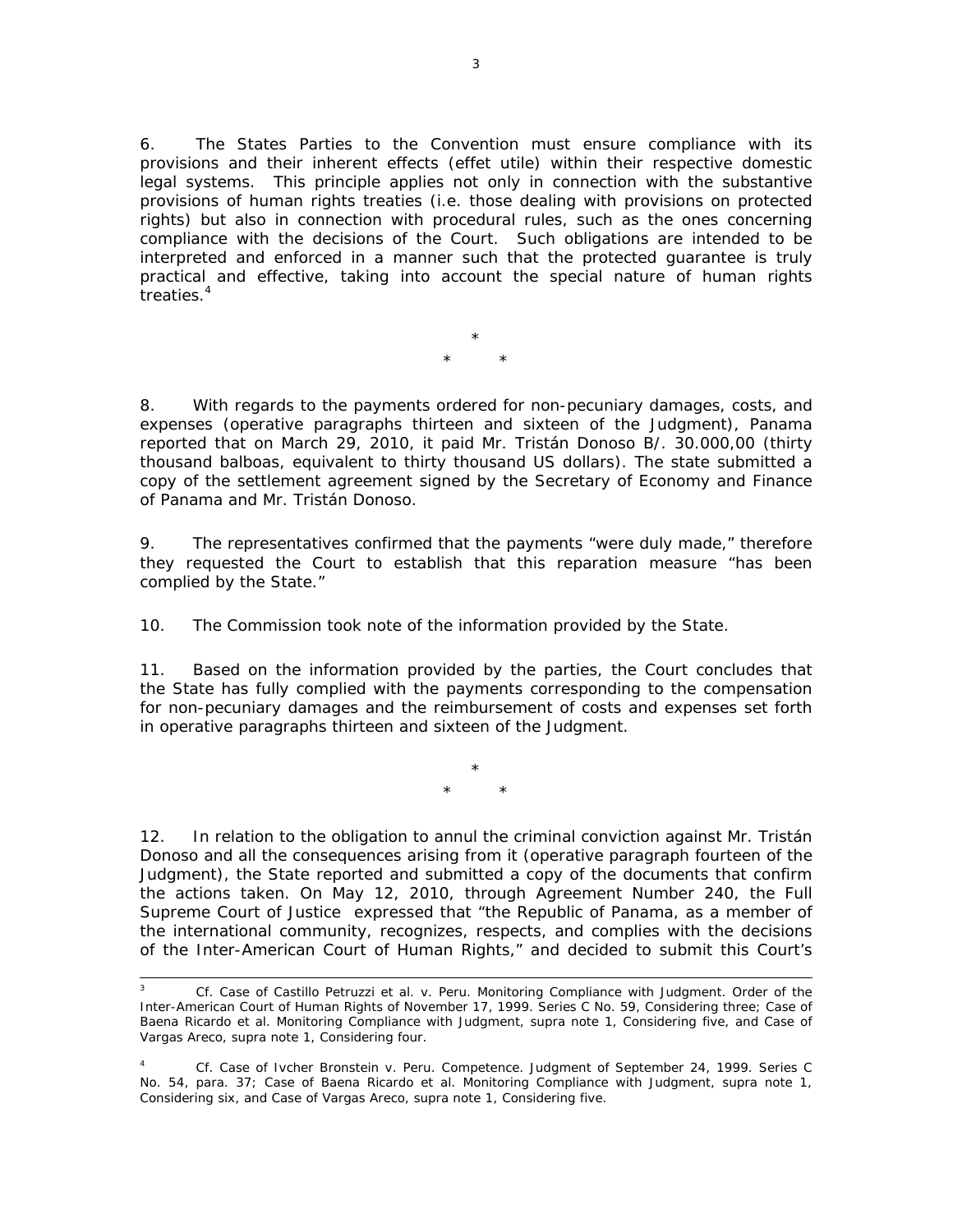Judgment to the Criminal Chamber of the Supreme Court of Justice "so as to review the criminal judgment of April 1, 2005, whereby Mr. Tristán Donoso was convicted, and all the consequences stemming from it […]."

13. On May 12, 2010, the Second Criminal Chamber of the Supreme Court of Justice issued a judgment indicating that:

 Article 2462 of Judicial Code establishes that if after executing a conviction a criminal law is enacted, or as a result of a constitutional motion, the law or the decision favor the accused, the Supreme Court of Justice, Criminal Chamber, will review the conviction so as to apply this law or *decision*, indicating as well that the revision can be made of its own motion.

In this regard, since the decision of the Inter-American Court of Human Rights clearly favors the situation of Mr. **SANTANDER TRISTÁN DONOSO**, it is necessary, based on the aforementioned article, to revise the Judgment of April 1, 2005 issued by the Second Supreme Court of Justice of the First Judicial District of Panama, so as to apply it.

It is worth noting that the Republic of Panama, as a State Party to the American Convention on Human Rights since June 22, 1978, recognized, without reservations, on May 9, 1990, the obligatory jurisdiction of the Inter-American Court of Human Rights.

Consequently, based on that set forth in the Judgment of January 27, 2009, delivered by the Inter-American Court of Human Rights, this Superiority considers necessary to acquit Mr. **SANTANDER TRISTAN DONOSO** from the charges of **FALSE ACCUSATION** to the detriment of **JOSÉ ANTONIO SOSSA** and, consequently, to annul the **EIGHTEEN (18) MONTH** prison sentence to which he had been convicted, replaced by a **SEVENTY-FIVE (75) DAYS-FINE** which totaled **SEVEN HUNDRED FIFTY BALBOAS (B/.750.00)**; the disenfranchisement from serving as government employee for the same term as the prison sentence that had been imposed as additional punishment; as well as the payment of the civil compensation for pecuniary damages and pain and suffering to the victim, of which he had also been convicted.

Therefore, the Department of Judicial Investigation of the National Police must be notified, to omit from Mr. **SANTANDER TRISTÁN DONOSO**'s criminal history any criminal record related to the Judgment of April 1, 2005; and also orders to annul any communication made for the execution of the aforementioned Judgment, decision which shall be applied immediately.

#### **OPERATIVE SECTION**

Based on the foregoing, the Supreme Court of Justice, Criminal Chamber, **ACQUITS SANTANDER TRISTÁN DONOSO** of the charges of perpetrator of the crime of **FALSE ACCUSATION** to the detriment of **JOSÉ ANTONIO SOSSA.**

The punishment of **EIGHTEEN (18) MONTHS** of prison imposed on Mr. **SANTANDER TRISTÁN DONOSO IS ANNULLED,** as well as its replacement for a **SEVENTY-FIVE (75) DAYS-FINE**, at a ratio of **TEN BALBOAS (B/.10.OO) PER DAY**, which totaled **SEVEN HUNDRED FIFTY BALBOAS (B/.750.00)**;

The disenfranchisement from serving as government employee for the same term as the prison sentence that had been imposed on **SANTANDER TRISTÁN DONOSO** as additional punishment **IS ANNULLED**;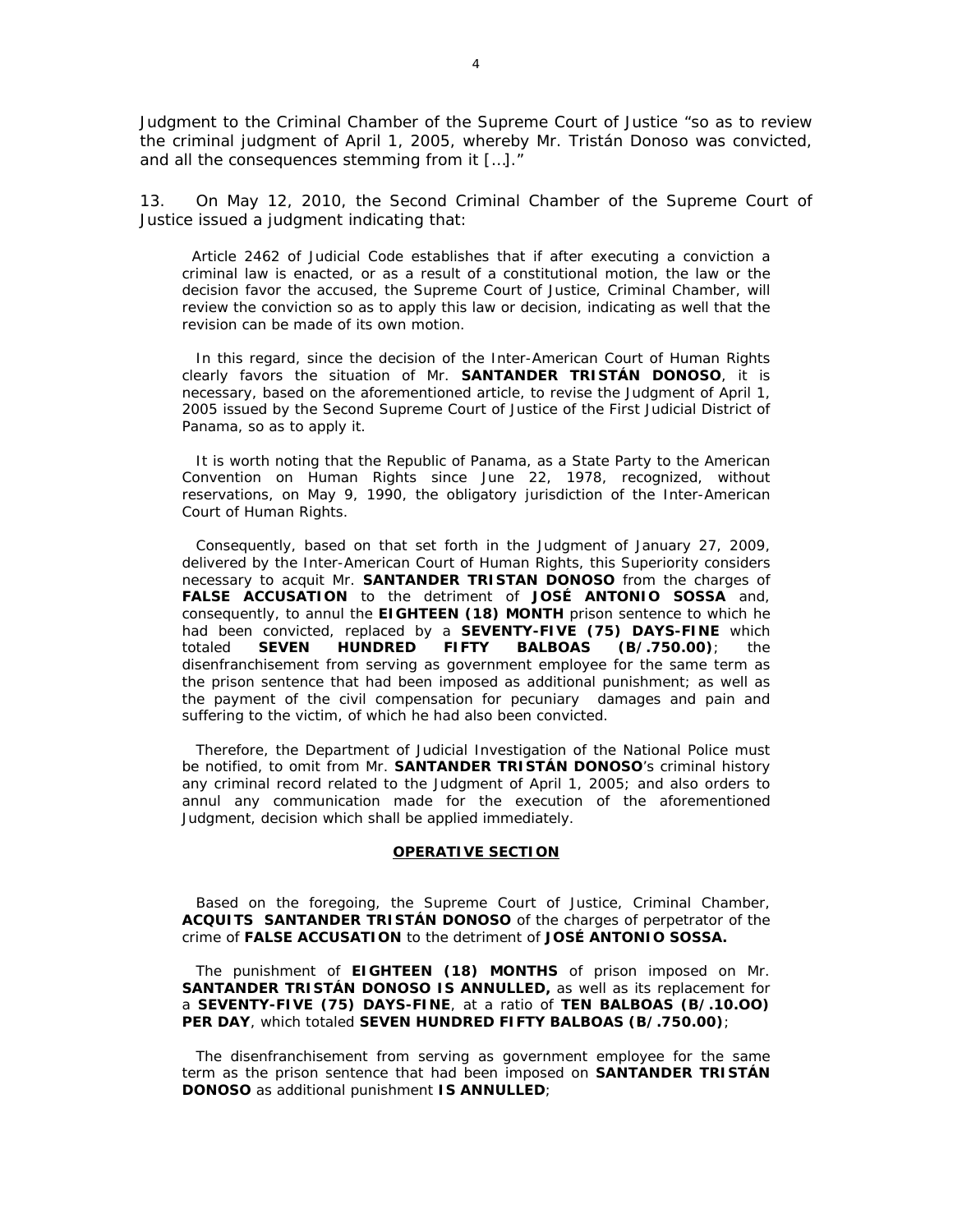The payment of the civil compensation for pecuniary damages and pain and suffering to the victim, of which **SANTANDER TRISTÁN DONOSO** had also been convicted **IS ANNULLED.**

The communications made for the execution of the Judgment of April 1, 2005, **ARE ANNULLED.**

The Department of Judicial Investigation of the National Police **IS ORDERED** to omit from Mr. **SANTANDER TRISTÁN DONOSO**'s criminal history any criminal record related to the Judgment of April 1, 2005.

13. The representatives valued the issue of the agreement and the judgment and considered that these constitute "a substantial step to effectively comply with the reparation ordered by [the] Court." They added that the decisions submitted by the State "allow concluding that they effectively comply with operative paragraph [fourteen] of the [J]udgment." Without detriment to the above, they indicated that "it is necessary for the State to prove that these orders have been adequately followed;" specifically, they requested a document to be sent indicating the correction of Mr. Tristán Donoso's criminal history.

14. The Commission "value[d] the decisions issued domestically and consider[ed] that they constitute significant progress in complying with the obligation to annul the conviction imposed on the victim." Likewise, it awaited information from the State "regarding steps that, in practical terms, are necessary for the materialization of said decisions by the different state entities involved."

15. Panama, in response to the request of the Court's President and the previous observations, submitted a certification dated August 20, 2010, of the criminal history of Mr. Tristán Donoso, "to prove that the State […] duly complied with the Judgment of the Second Criminal Chamber of the Supreme Court of Justice of May 12, 2010." In this certificate of criminal history it is observed that Mr. Tristán Donoso "as recorded in the Department of Personal Identification and Files for Individual Arrest, has not been convicted of any police contraventions or any common crimes."

17. The representatives reported that they spoke with Mr. Tristán Donoso, "who expressed [that] he is pleased with the certification submitted by the […] State […], which shows that his criminal history has been corrected."

18. The Commission observed "with satisfaction the certificate by the National Police regarding Mr. Tristán Donoso's criminal history and consider[ed] that the elimination of the criminal records is an essential step to eliminate the effects of his conviction."

19. The Court observes and values the decision of the Supreme Court of Justice of Panama, as well as the Judgment by the Criminal Chamber, whereby it decided to annul the Judgment of April 1, 2005 and all of its consequences, including prison sentence, its replacement by days fine, the additional punishment of temporary disenfranchisement from serving as government employee, the payment of the civil compensation for pecuniary damages and pain and suffering to which Mr. Tristán Donoso had been convicted, the communications made for the execution of the domestic Judgment, and ordered the elimination from the criminal history of any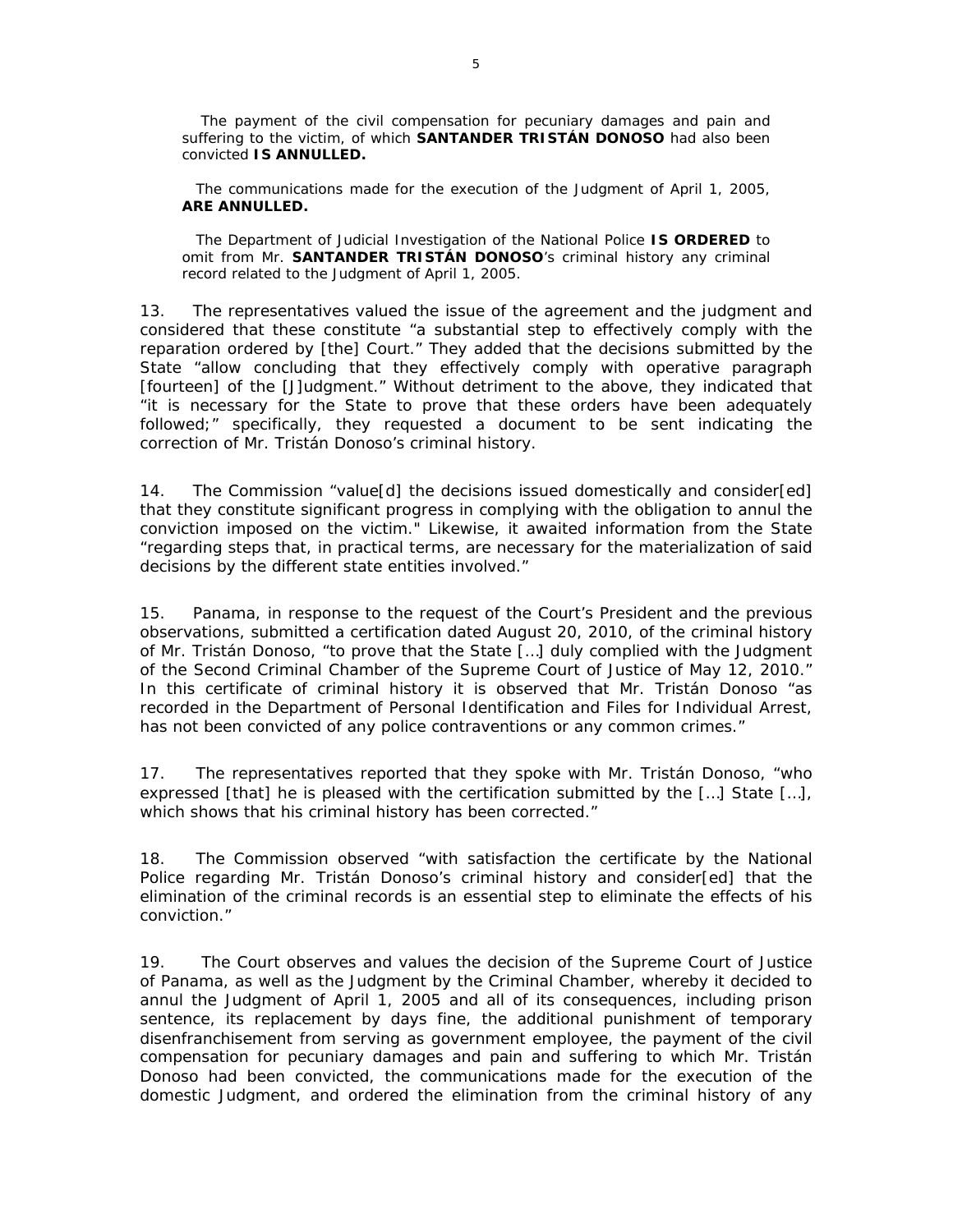criminal record related to the aforementioned domestic judgment. In this regard, the Court takes cognizance that, according to the information provided by the State, there is no criminal record related to the domestic proceeding which ended with this Court's judgment. Based on the foregoing, the Court considers that Panama complied with the obligation to annul the criminal conviction imposed on Mr. Tristán Donoso and all of the consequences stemming from it, established in operative paragraph fourteen of the Judgment.

> \* \* \*

20. Regarding the obligation to publish once specific paragraphs of the Judgment in the Official Gazette and another newspaper of nationwide circulation *(operative paragraph fifteen of the Judgment)*, Panama reported that the publications ordered were made in the newspaper La Crítica of August 19, 2009, and in the Official Gazette of August 21, 2009, and submitted copies of both publications.

21. The representatives expressed that they reviewed the copies submitted and found several errors. In both "the numbers of the paragraphs in the publication do not correspond to the numbers of the paragraphs in the Judgment, which implies that the references in several sections –for example in the operative paragraphs- do not correspond to the numbering in the published text." On the other hand "in both cases the titles of the sections which [the] Court ordered to be published were omitted." Consequently, they requested the Court to take these observations into account when assessing compliance with this reparation.

22. The Commission considered that "[b]ased on the information available […] the State has complied with this point of the [J]udgment."

23. The Court observes that the State made the publications ordered in the Judgment on August 19 and 21, 2009. With regards to the representatives' observations, the Court observes that the paragraphs ordered were indeed published, although with a different numbering, and that the titles of some of the sections were not included, as was indicated in the Judgment. Without detriment to the above, the Court considers that the errors in the publication do not affect the goal or compliance with this reparation. The Court takes into consideration, in addition, that the representatives did not consider that these errors entailed noncompliance with the reparation ordered, but limited themselves to expressing that the Court should take those aspects into consideration. Therefore, based on the information submitted by the parties, the Court concludes that the State complied with the obligation to publish the Judgment established in operative paragraph fifteen thereof.

> \* \* \*

24. The Inter-American Court values that the State has fully complied with the reparation measures ordered by the Judgment in the instant case. Specifically, the Court recognizes the efforts by the Supreme Court of Justice of Panama to implement the adequate proceeding, in conformity with its domestic legislation, to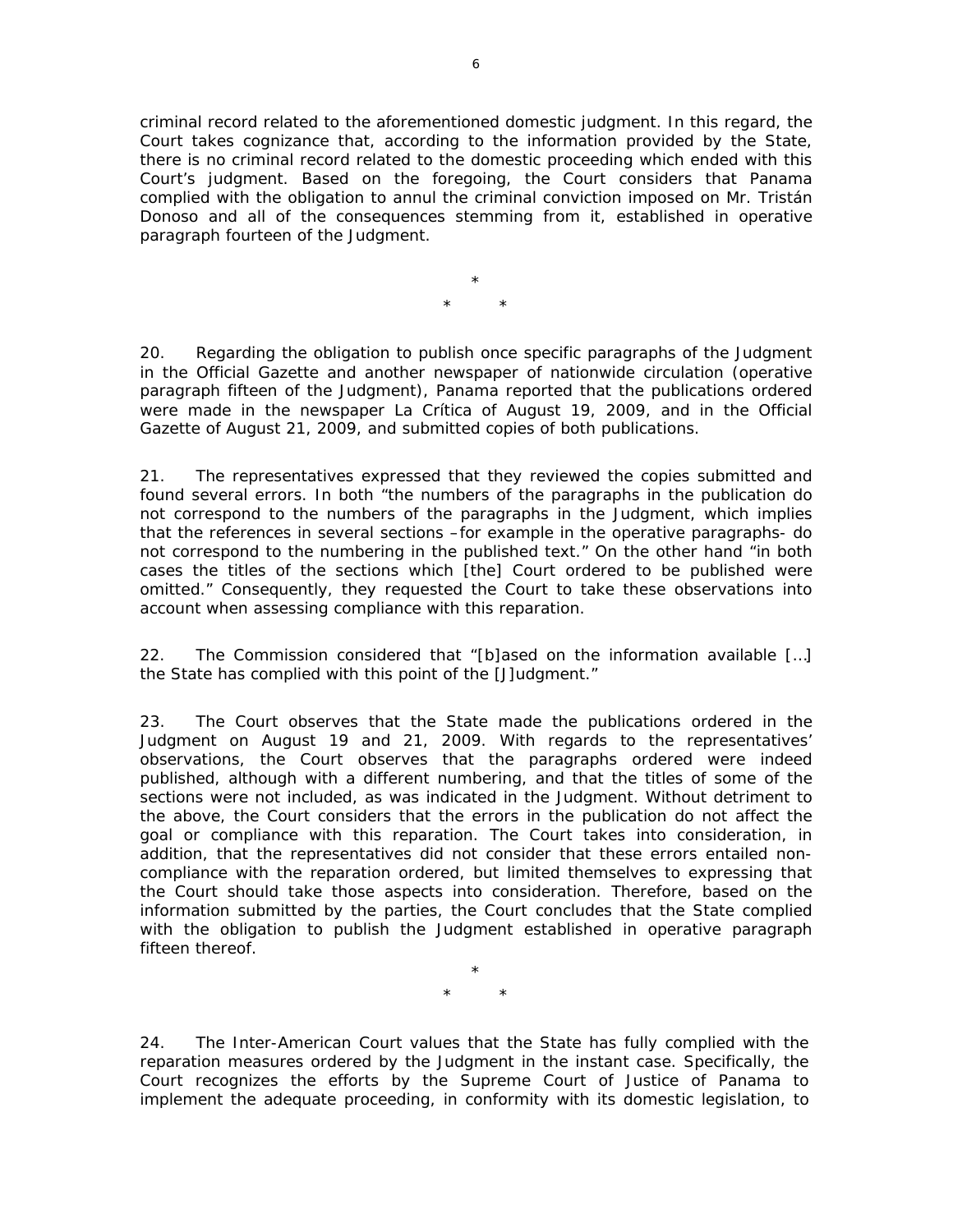comply with a reparation measure that initially, as indicated, presented complexities.

# **THEREFORE:**

## **THE INTER-AMERICAN COURT OF HUMAN RIGHTS,**

by virtue of its authority to monitor compliance with its decisions, pursuant to Articles 67 and 68(1) of the American Convention on Human Rights and Articles 30 of the Statute and 31(1) of the Court's Rules of Procedure,

## **DECLARES:**

1. That in conformity with that set forth in Considering paragraphs 11, 19, and 23 of the instant Order, the State has fully complied with the operative paragraphs of the Judgment issued in the instant case, which establish that the State shall:

a) pay Mr. Tristán Donoso the amount set forth in paragraph 191 of the [...] Judgment for non-pecuniary damages, within one year from the date of notification and pursuant to the provisions of paragraphs 217 to 222 of the […] Judgment (*operative paragraph thirteen of the Judgment of January 27, 2009*);

b) annul the criminal conviction against Mr. Santander Tristán Donoso and all the consequences arising from it, within one year from the date of notification of the […] Judgment, under the terms of paragraph 195 [t]hereof. (*operative paragraph fourteen of the Judgment of January 27, 2009*);

c) publish paragraphs 1 to 5; 30 to 57; 68 to 83; 90 to 130; 152 to 157 and the operative part of the […] Judgment, only once and without footnotes, in the Official Gazette and in another newspaper of nationwide circulation. Such publications shall be made within six months from the date of notification of the […] Judgment, as required in paragraph 197 [t]hereof. (*operative paragraph fifteen of the Judgment of January 27, 2009*);

d) pay the amount established in paragraph 216 of the […] Judgment, in reimbursement of costs and expenses, within one year from the date of notification of the […] Judgment and in the manner provided by paragraphs 217 to 222 of the […] Judgment. (*operative paragraph sixteen of the Judgment of January 27, 2009*).

2. That, consequently, the Republic of Panama has fully complied with the Judgment of January 27, 2009 in the case of Tristán Donoso, in conformity with the stipulations of Article 68(1) of the American Convention of Human Rights, which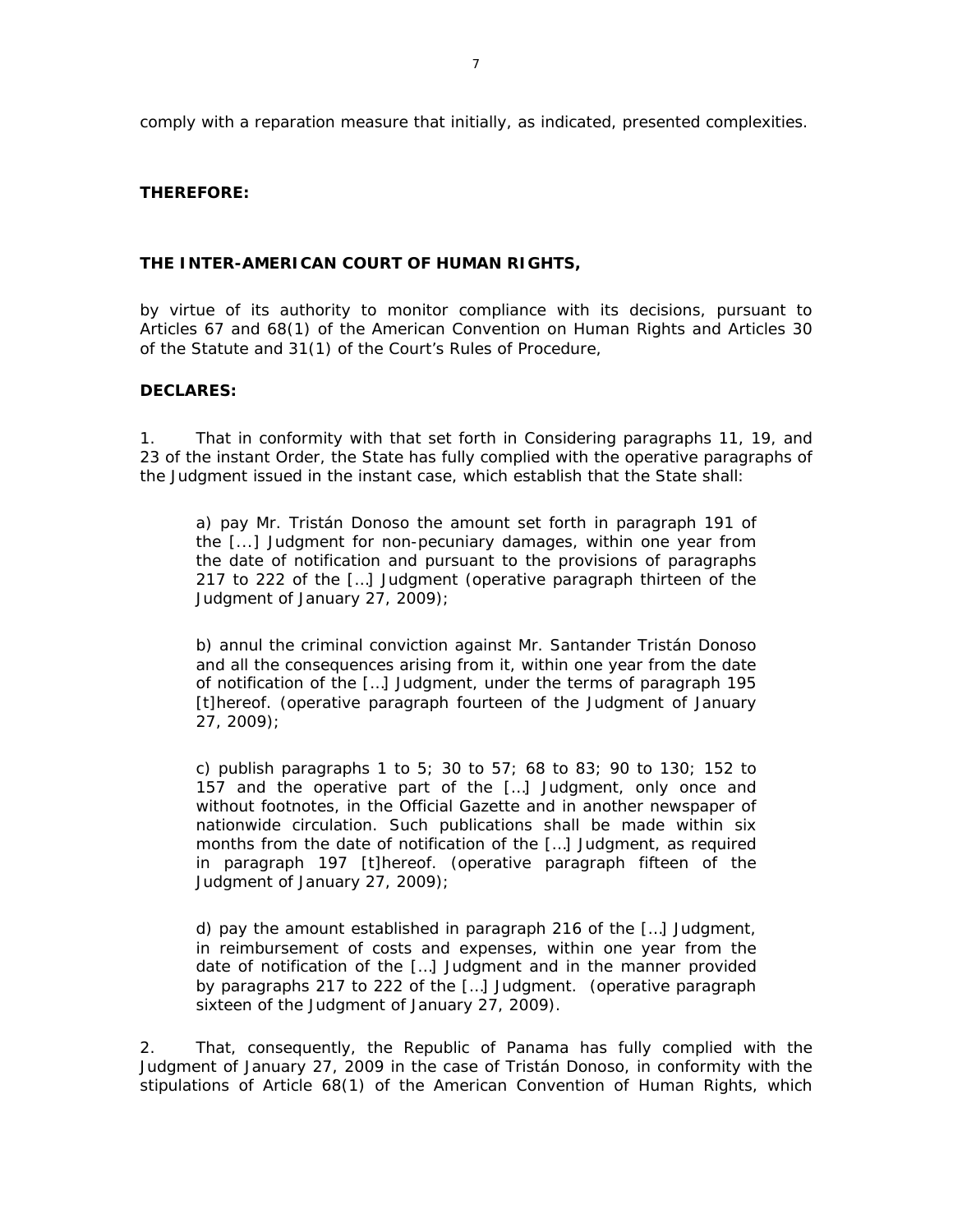establishes the obligation of the States Parties to comply with the judgments issued by the Court.

# **AND DECIDES:**

1. To declare closed the case of Tristán Donoso, on the grounds that the State of Panama has fully complied with that ordered in the Judgment issued by the Inter-American Court of Human Rights of January 27, 2009.

2. To close the file on the instant case.

3. To communicate this Order to the General Assembly of the Organization of American States in their next regular period of sessions, through the Annual Report of the Inter-American Court of Human Rights 2010.

4. To require the Secretariat of the Inter-American Court of Human Rights to notify this Order to the State of Panama, to the Inter-American Commission on Human Rights, and to the victim's representatives.

> Diego García-Sayán President

Margarette May Macaulay **Rhadys Abreu Blondet** 

Alberto Pérez Pérez Eduardo Vio Grossi

Leonardo A. Franco **Manuel Ventura Robles** Manuel Ventura Robles